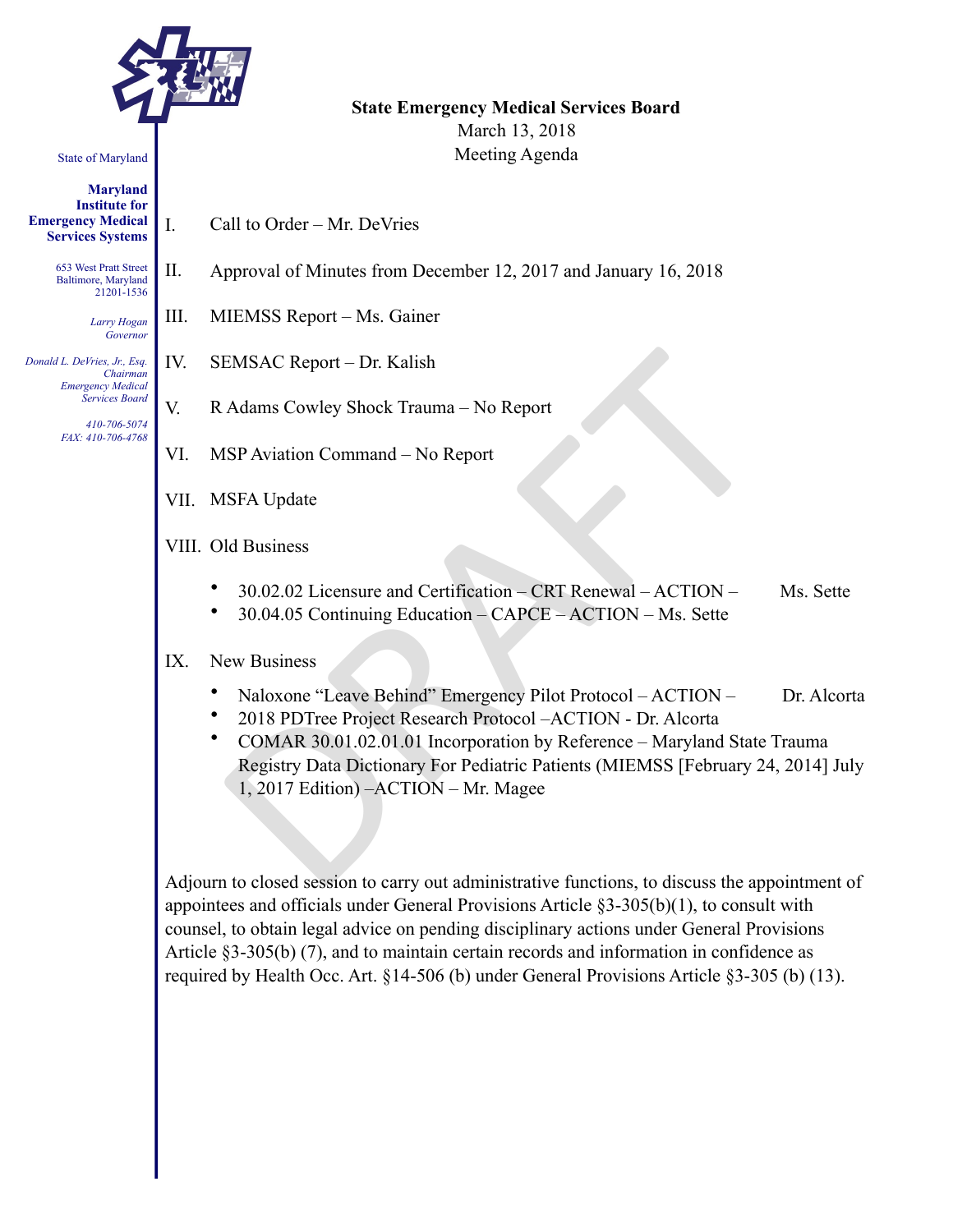

State of Maryland

**Maryland Institute for Emergency Medical Services Systems** 

> 653 West Pratt Street Baltimore, Maryland 21201-1536

> > *Larry Hogan Governor*

*Donald L. DeVries, Jr., Esq. Chairman Emergency Medical Services Board* 

> *410-706-5074 FAX: 410-706-4768*

#### **State Emergency Medical Service Board March 13, 2018**

#### **Minutes**

**Board Members Present:** Donald L. DeVries, Jr., Esq., Chairman; Murray Kalish, MD; Dany Westerband, M.D (phone); Mary Alice Vanhoy, RN; Kyrle W. Preis III; Sally Showalter, RN

**Board Members Absent:** George A. Cross, Jr.; David Hexter, M.D.; Sherry Adams; Dean E. Albert Reece, MD;

**Others Present:** Vic Broccolino

**MSPAC:** Captain McMinn

**RACSTC**: Dr. Snedeker

**MFRI:** Larry Preston

**MSFA:** Johnie Roth

**MIEMSS**: Ms. Gainer; Dr. Alcorta; Ms. Abramson; Ms. Aycock; Dr. Bailey; Mr. Brown; Mr. Hurlock; Ms. Mays; Ms. Myers; Mr. Fiackos; Ms. Goff

**OAG:** Mr. Magee; Ms. Sette

Mr. DeVries called the meeting to order at 0930.

Mr. DeVries asked for the approval of the minutes from December 12, 2017, and the Joint meeting of the EMS Board and SEMSAC on January 16, 2018, meetings.

**ACTION: Upon the motion by Dr. Westerband, seconded by Ms. Vanhoy, the Board voted unanimously to approve the minutes of the EMS Board meeting held on December 12, 2017, and the Joint EMS Board and SEMSAC meeting held January 16, 2018, as written.** 

Mr. DeVries announced that the EMS Board term for Vic Broccolino has concluded, and Jim Scheulen has been appointed to serve as the Hospital Administrator representative to the EMS Board.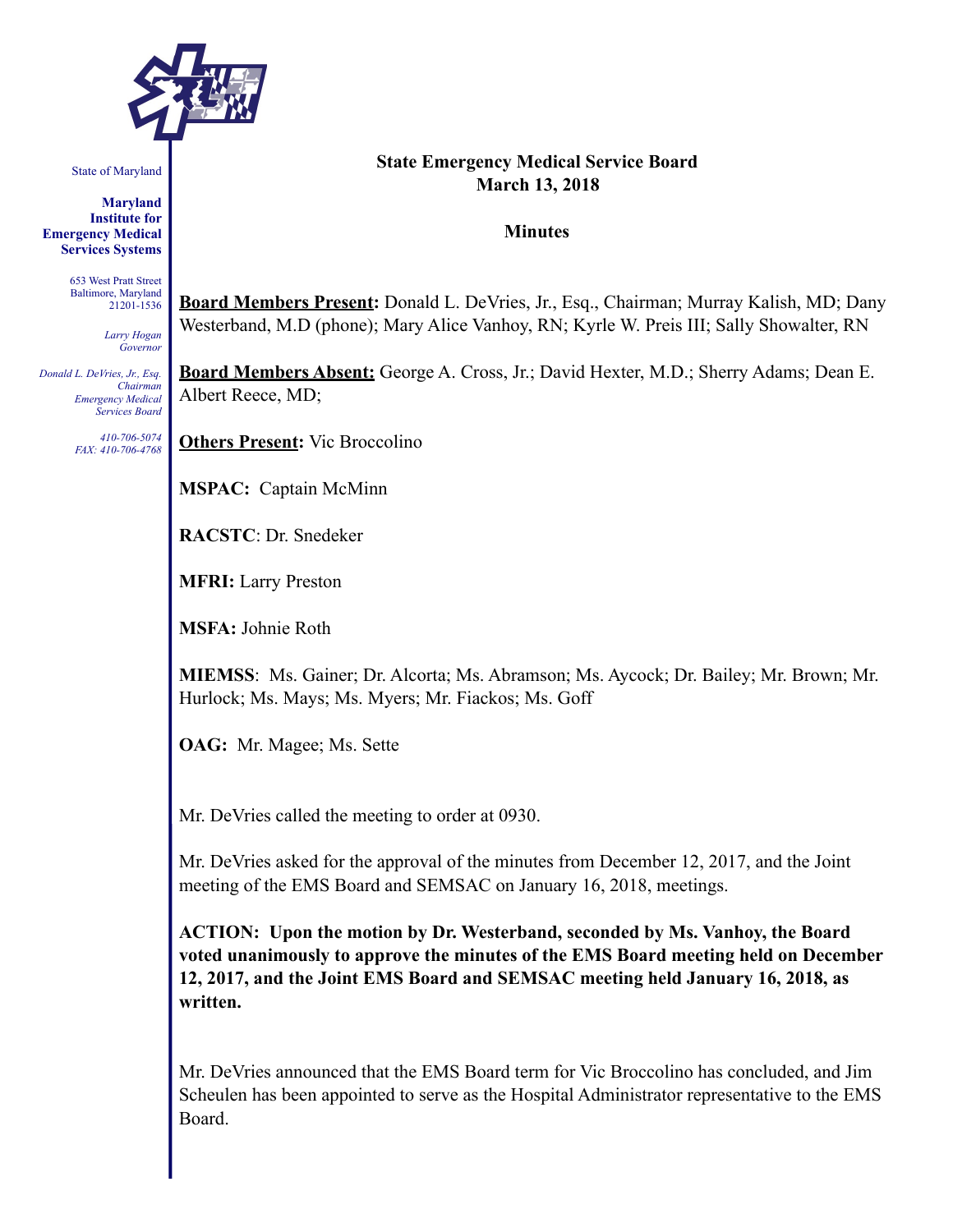Mr. Broccolino was presented with a plaque and a framed poster of the MIEMSS timeline from the EMS Board and MIEMSS staff in appreciation of his service and friendship to the EMS Community. Mr. Broccolino became a Board member in 1993, having originally been appointed by Governor Schaffer to very first EMS Board. Since that time, he has served with great distinction and dedication throughout his 25-year tenure. Mr. Broccolino served as the EMS Board's Vice Chairman and was an integral part of various subcommittees, including Chairman of the EMS Board Finance Subcommittee. He never turned down an opportunity to go that extra mile in the best interests of Maryland's emergency responders, citizens, and our statewide EMS system. Mr. Broccolino retired as President and CEO of Howard County General in 2014. We were fortunate to have had Mr. Broccolino as a Board member for so long, and we will greatly miss him as a Board member and friend.

# **MIEMSS**

A written copy of the MIEMSS Report was distributed.

# Critical Incident Stress Management (CISM)

Ms. Gainer said that after receiving an Emergency Management Assistance Compact from the United States Virgin Islands' (USVI) Department of Health Director, MIEMSS and MEMA deployed a CISM team to the USVI to provide stress management resources and support for first responders, emergency personnel, and other government workers in the USVI who have been working long hours since the hurricanes of September 2017.

### Communications Upgrade Project

Ms. Gainer said that MIEMSS continues to finalize contract details including completing the Contract Design Review. MIEMSS staff has met with the DoIT in preparation for meeting with Board of Public Works staff in anticipation of presenting to the BPW in mid-April.

### eMEDS® / Health Information Exchange

The CRISP/eMEDS integration project will enable all Emergency Medical Services patient care documentation to be automatically attached to a patient's healthcare record within the State's Health Information Exchange. This will enable ease of access to follow-on care providers, administrators, as well as quality assurance officers to help ensure patients are receiving the best care possible. In addition, the integration will provide an information feedback loop to EMS providers on the outcomes of their patients post-transition to hospital care. Montgomery, Prince George's and Talbot Counties will be piloting the program.

### Walter Reed National Military Medical Center (WRNMMC)

Ms. Gainer said the Andrew Naumann, Region II Administrator, will be the liaison for MIEMSS to WRNMMC. Andrew will be working with WRNMMC on the four areas of interest: Statewide Disaster Response, Trauma Physician Training, Patient Rehabilitation and Trauma Research.

# Cardiac Rescue Technician (CRT)

Ms. Gainer said there will be a Town Hall meeting on April  $17<sup>th</sup>$  to discussion the future of CRT Licensure in Maryland.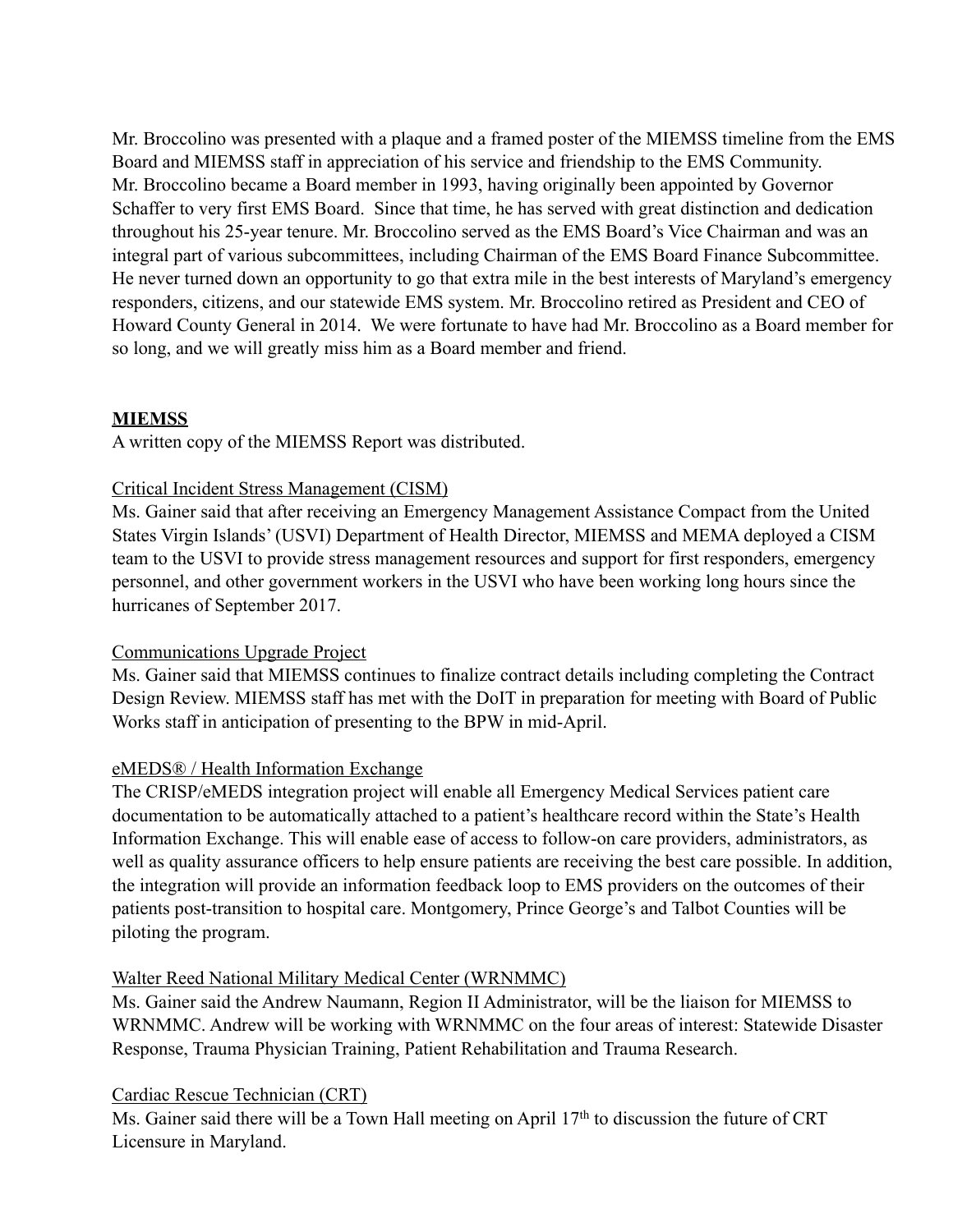Ms. Gainer added that MIEMSS, MFRI and the MSFA leadership is scheduled to meet on Thursday March 15, 2018.

## **MIEMSS Legislative Report**

Ms. Gainer said that the EMSOF and MIEMSS Budget hearings went well. The EMSOF is predicted to be solvent through 2024.

#### Opioid Crisis and Naloxone

Ms. Gainer said that there are approximately 30 Bills in the House and Senate pertaining to the Opioid crisis.

# SB 682 Medical Assistance Program and Health Insurance-EMS Providers-Coverage and Reimbursement of Services

Ms. Gainer said that SB 682 would require EMS providers to be reimbursed by the Maryland Department of Health and Private Insurance Providers for certain services, including mobile integrated health services, treatment without transport, and transport to destinations other than a hospital for certain low-acuity patients. She added that at the hearing in the Senate Finance Committee on March 1, 2018, opposition was presented by an insurance representative.

### **SEMSAC –** No report

### **MSFA**

Mr. Hurlock extended the appreciation and well wishes to Mr. Broccolino and thanked him for his years of service to the EMS System.

Mr. Hurlock said the MSFA is looking forward to the joint leadership meeting on Thursday.

### **RACSTC – No Report**

### **MSPAC**

Captain McMinn gave an update on the status of the Flight Training Device and said that the installation has been completed and a simulation landing on the STC helipad has been conducted. MSPAC has scheduled for training to be complete by the end of summer.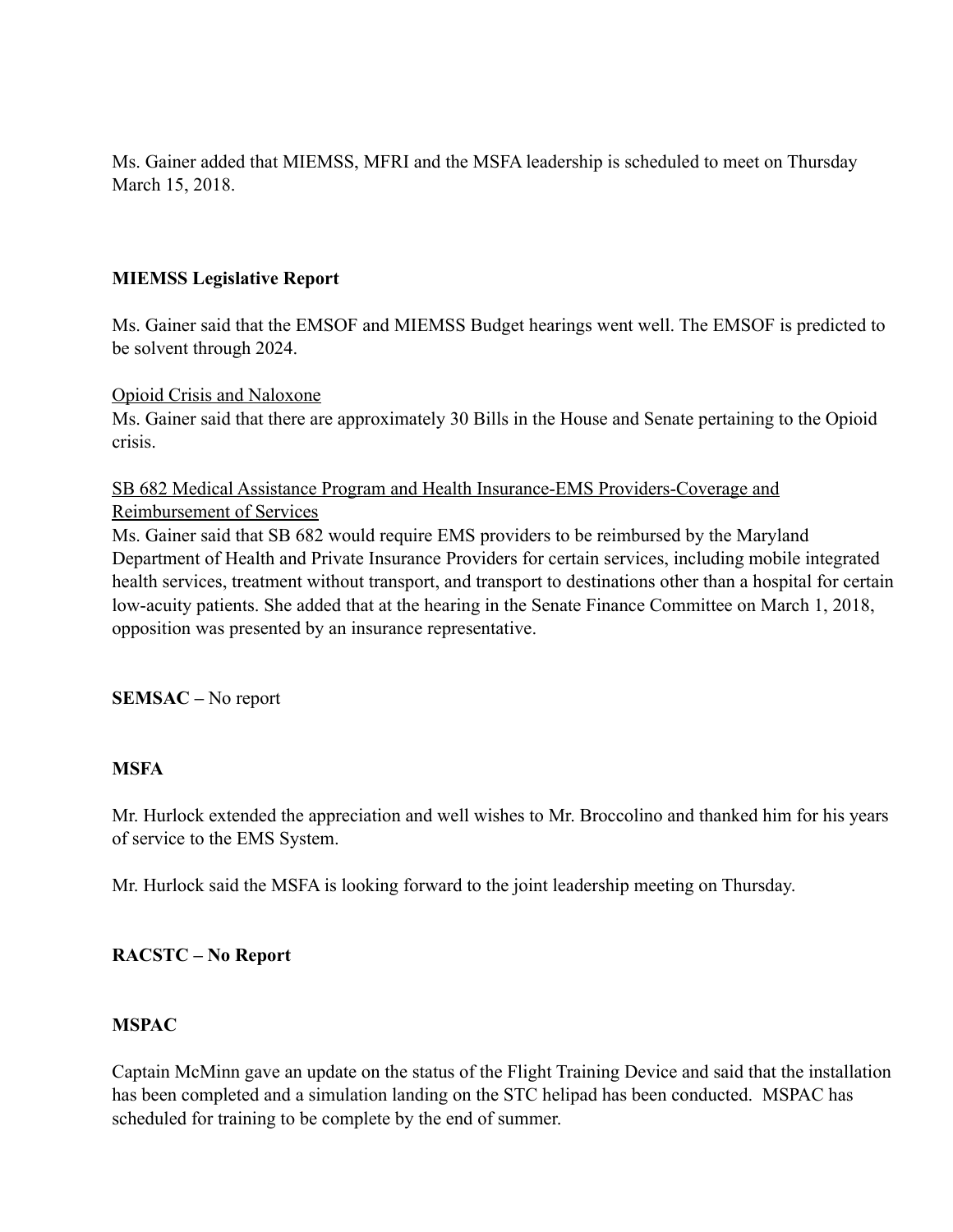# **OLD BUSINESS**

30.02.02 Licensure and Certification – CRT Renewal and 30.04.05 Continuing Education – CAPCE Ms. Sette said after publishing in the Maryland Register no comments were received. Ms. Sette asked for approval.

**ACTION: Upon the motion by Dr. Kalish, seconded by Ms. Vanhoy, the Board voted unanimously to approve the updated regulations.**

### **NEW BUSINESS**

2018 PDTree Project Research Protocol A paper copy of the proposed protocol was distributed.

Dr. Anders said that the PDTree project is a federally funded (HRSA, EMS for Children) research effort to create and measure the impact of an evidence-based Pediatric Decision Tree (PDTree) to help EMS providers select the most appropriate destination facility for pediatric patients. This proposal addresses EMS for Children goals of filling gaps in providers' pediatric training and competency and addresses EMSC Performance Measure 72 by providing an off-line medical direction tool to guide transport decisions. She added that this is the only protocol of this nature in the country.

# **ACTION: Upon the motion of Dr. Kalish, seconded by Chief Preis, the EMS Board voted unanimously to approve the 2018 PDTree Project Research Protocol.**

Naloxone "Leave Behind" Emergency Pilot Protocol A copy of the protocol was distributed.

Dr. Alcorta gave an overview of the proposed optional protocol and asked for approval to implement upon the receipt of a signed MOU with the Maryland Department of Health (MDH).

# **ACTION: Upon the motion by Chief Preis, seconded by Ms. Showalter, the Board voted unanimously to approve the Naloxone "Leave Behind" Emergency Pilot Protocol upon the completion of the MOU with the MDH.**

Alternative Naloxone Concentration: Maximum Single Dose and Delivery Device Options Dr. Alcorta asked for the Board's approval to immediately institute the higher Naloxone dosing alternative protocol which the Board approved for the 2018 Maryland Medical Protocols for EMS Providers that is scheduled for implementation in July 2018.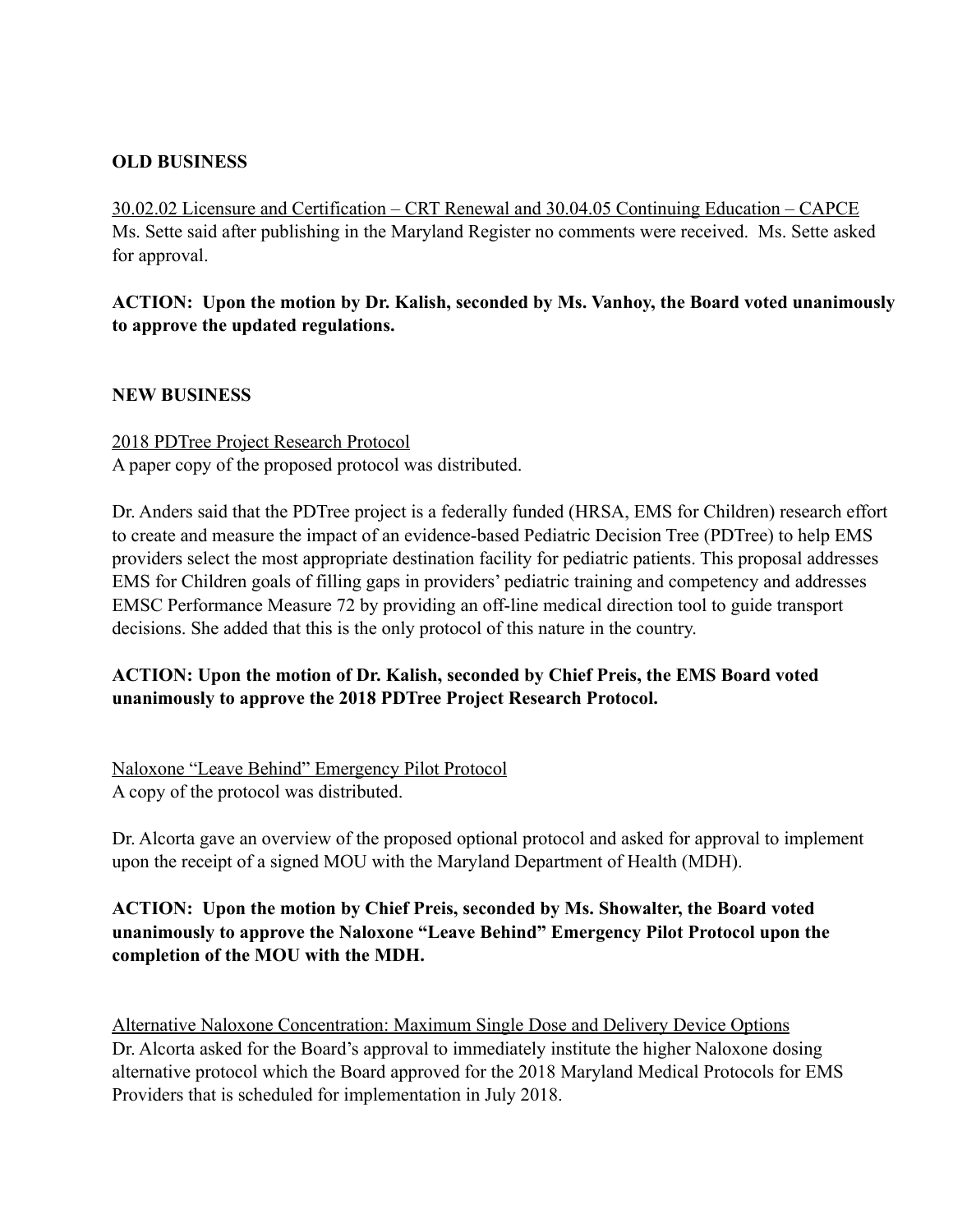# **ACTION: Upon the motion of Ms. Showalter, seconded by Ms. Vanhoy, the EMS Board voted unanimously to approve the immediate use of the higher Naloxone dosing alternative protocol.**

Baltimore City Stabilization Center Pilot Project Protocol A copy of the proposed updated protocol was distributed.

Subject to the Protocol Review Committee's approval, Dr. Alcorta asked the EMS Board to approve updated Baltimore City Stabilization Center Pilot Project to include opioid overdoses.

# **ACTION: Upon the motion of Dr. Kalish, seconded by Dr. Westerband, the EMS Board voted unanimously to approve the updated Baltimore City Stabilization Center Pilot Project protocol.**

Chief Preis announced that Howard County Fire Department will be changing all references to "fireman" to "firefighter".

Chief Preis said that Baltimore County Fire Department workforce is 23% female with 37% female in the probationary firefighter class. He added that the national average of female firefighters is less than  $4\%$ .

# **Upon the motion of Dr. Kalish, seconded by Ms. Vanhoy, the EMS Board adjourned to closed session**.

The EMS Board adjourned to closed session to carry out administrative functions, to discuss the appointment of appointees and officials under General Provisions Article §3-305(b)(1), to consult with counsel, to obtain legal advice on pending disciplinary actions under General Provisions Article §3-305(a) (7), and to maintain certain records and information in confidence as required by Health Occ. Art. §14-506 (b) under General Provisions Article §3-305 (a) (13).

### **In Closed Session:**

**Board Members Present**: Donald L. DeVries, Jr., Esq., Chairman; Murray Kalish, MD; Dany Westerband, M.D. (by phone); Sally Showalter, RN.; Mary Alice Vanhoy, RN; Chief Kyrle W. Preis III, NREMT-P;

**Board Members Not Present**: James Scheulen; George A. Cross, Jr.; Sherry Adams; David Hexter, M.D.; Dean E. Albert Reece, M.D.

**MIEMSS**: Ms. Gainer; Dr. Alcorta; Mr. Fiackos; Ms. Myers; Ms. Aycock; Ms. Mays; Dr. Bailey; Ms. Abramson; Ms. Goff; Mr. Schaefer.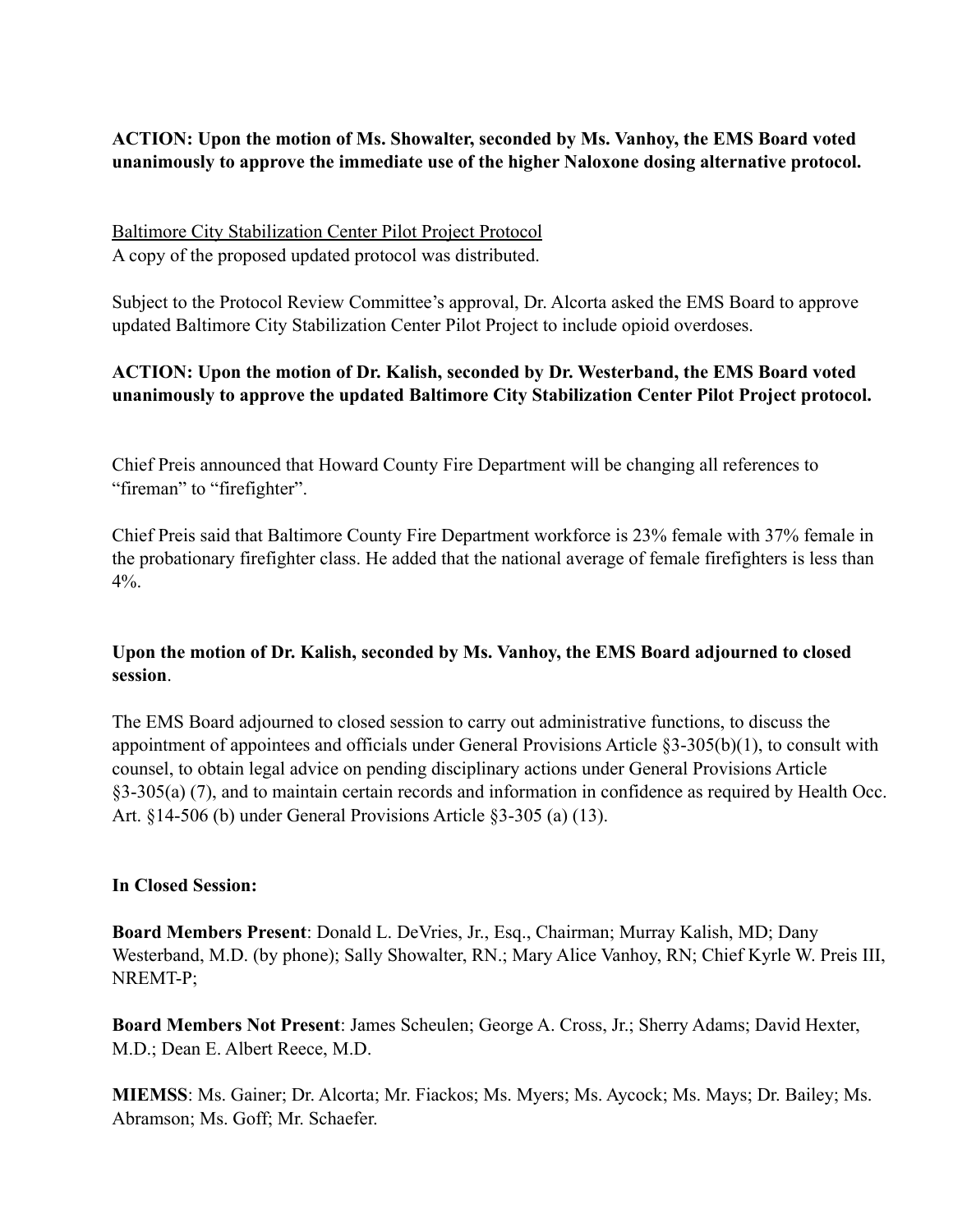### **OAG**: Mr. Magee; Ms. Sette.

#### **In closed session:**

- 1. The Board considered a Cardiac Interventional Center designation;
- 2. The Board considered SEMSAC appointments;
- 3. The Board considered Comprehensive and Primary Stroke Center designations;
- 4. The Board considered Perinatal Referral Center Level III re-designations;
- 5. The Board considered Educational program designations;
- 6. The Board considered EMS provider disciplinary actions; and
- 7. The Board discussed the Executive Director position.

### **The Board returned to open session.**

#### **In open session:**

**Board Members Present**: Donald L. DeVries, Jr., Esq., Chairman; Murray Kalish, MD; Dany Westerband, M.D. (by phone); Sally Showalter, RN.; Mary Alice Vanhoy, RN; Chief Kyrle W. Preis III, NREMT-P;

**Board Members Not Present**: James Scheulen; George A. Cross, Jr.; Sherry Adams; David Hexter, M.D.; Dean E. Albert Reece, M.D.

**MIEMSS**: Ms. Gainer; Dr. Alcorta; Ms. Abramson; Ms. Goff.

**OAG**: Mr. Magee; Ms. Sette.

# **The Board approved the following Educational Programs for a five year designation by acclamation:**

- Community College of Baltimore County, Essex
- University of Maryland, Baltimore County Campus
- Garrett College
- Prince George's County Fire/EMS Department Training and Leadership Academy
- Annapolis Fire Department

### **The Board approved by acclamation the following Primary Stroke Center re-designations:**

Five (5) Year Re-designation:

- MedStar Franklin Square Medical Center
- Suburban Hospital
- MedStar Union Memorial Hospital
- St. Agnes Hospital